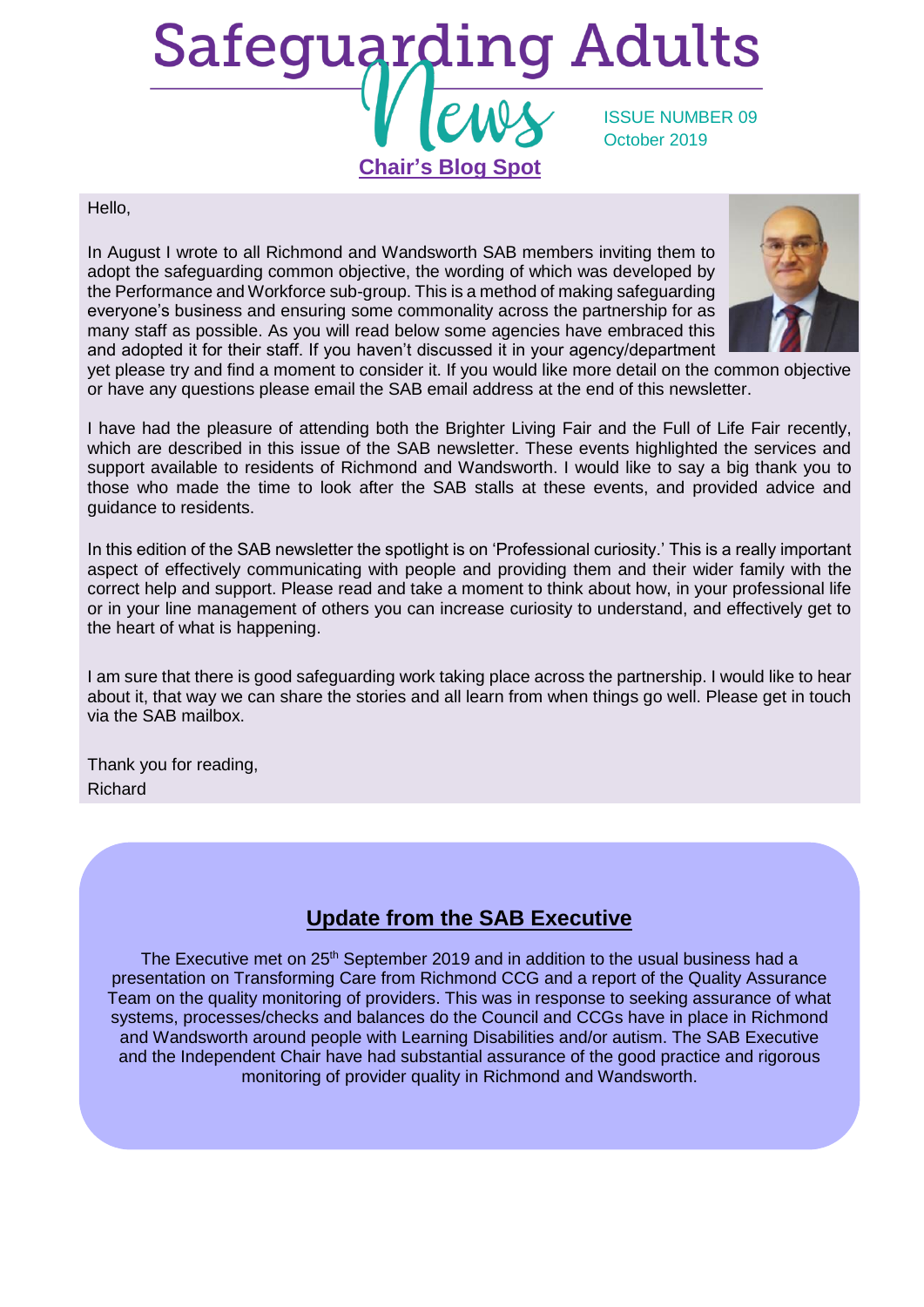ISSUE NUMBER 09 October 2019

### **SAR Sub-group**



The SAR sub-group considers all SAR referrals made to the SAB and manages the commission of SARs as well as tracking progress on actions from competed SARs. The sub-group met on 2<sup>nd</sup> September and 7<sup>th</sup>

October 2019. There were a total of four new referrals, three of which the Sub-group agreed meet the criteria for a SAR. Two of them are about to commence and reviewers have been commissioned, while the newest one agreed at the beginning of October is about to enter Procurement stage. Actions on existing plans are on track.

### **Performance and Workforce Sub-group**



The Performance and Workforce Sub-group met on 12<sup>th</sup> September 2019. The suggested common safeguarding objective has been circulated to all partners. Some agencies **III** have reported they plan to implement this

while others believe it may need to be introduced later due to organisational changes.

In March and July 2019 there were two Learning Disabilities Mortality Review (LeDeR) learning events facilitated by Merton and Wandsworth CCG and Richmond and Kingston CCG safeguarding adults leads.

A further two masterclasses are planned for 2019/20. Invitations will be extended to members of neighboring SABs to widen partnership engagement. Masterclass topics and dates are:

- Effective Multi-agency working 23 January 2020 at 09.30 in Wandsworth Professional Development Centre;
- Working with people who take risks 05 March 2020 at 12.30 in Twickenham Training Centre.

In addition, work has been undertaken with the Communication and Engagement sub-group to develop a programme of bite-sized learning during National Safeguarding Adults Week in November 2019. The draft programme is at the end of this newsletter.

We have published a 7 minute learning on a **[Modern Slavery SAR](https://www.richmond.gov.uk/media/18026/seven_minute_briefing_drina.pdf)** done by Barking and Dagenham Safeguarding Adults Board – please read it and disseminate learnings in your teams and organisations.

### **Participation and Feedback**



Please submit short articles highlighting your or colleague's achievements or publicising planned events. We would also like feedback and suggestions on how we can make sure the newsletter is relevant and helpful. Please participate by emailing us at [sab@richmondandwan](mailto:sab@richmondandwandsworth.gov.uk) [dsworth.gov.uk](mailto:sab@richmondandwandsworth.gov.uk) with the **subject line 'SAB Newsletter'**.

### **RWSAB Learning Event 2019 – Homelessness**

The Richmond and Wandsworth SAB held its annual Learning Event on 3<sup>rd</sup> of October 2019. This year, the theme for the event was Homelessness and we had speakers from the Council's Housing team explaining the new legislation and Duty to Refer, which came into effect in 2018. We also had Richmond Integrated Recovery Service under CGL (Change, Grow, Live) and SPEAR, talking about their work on helping people with substance misuse and dependencies, harm minimisation, outreach programme helping rough sleepers and work on reducing homelessness. Two Service Users attended as well to share their stories, which provided a useful perspective to attendees. The event was attended by nearly 40 people from many agencies and the feedback was very positive. The slides and notes from the event will be shared out to the membership over the next few weeks.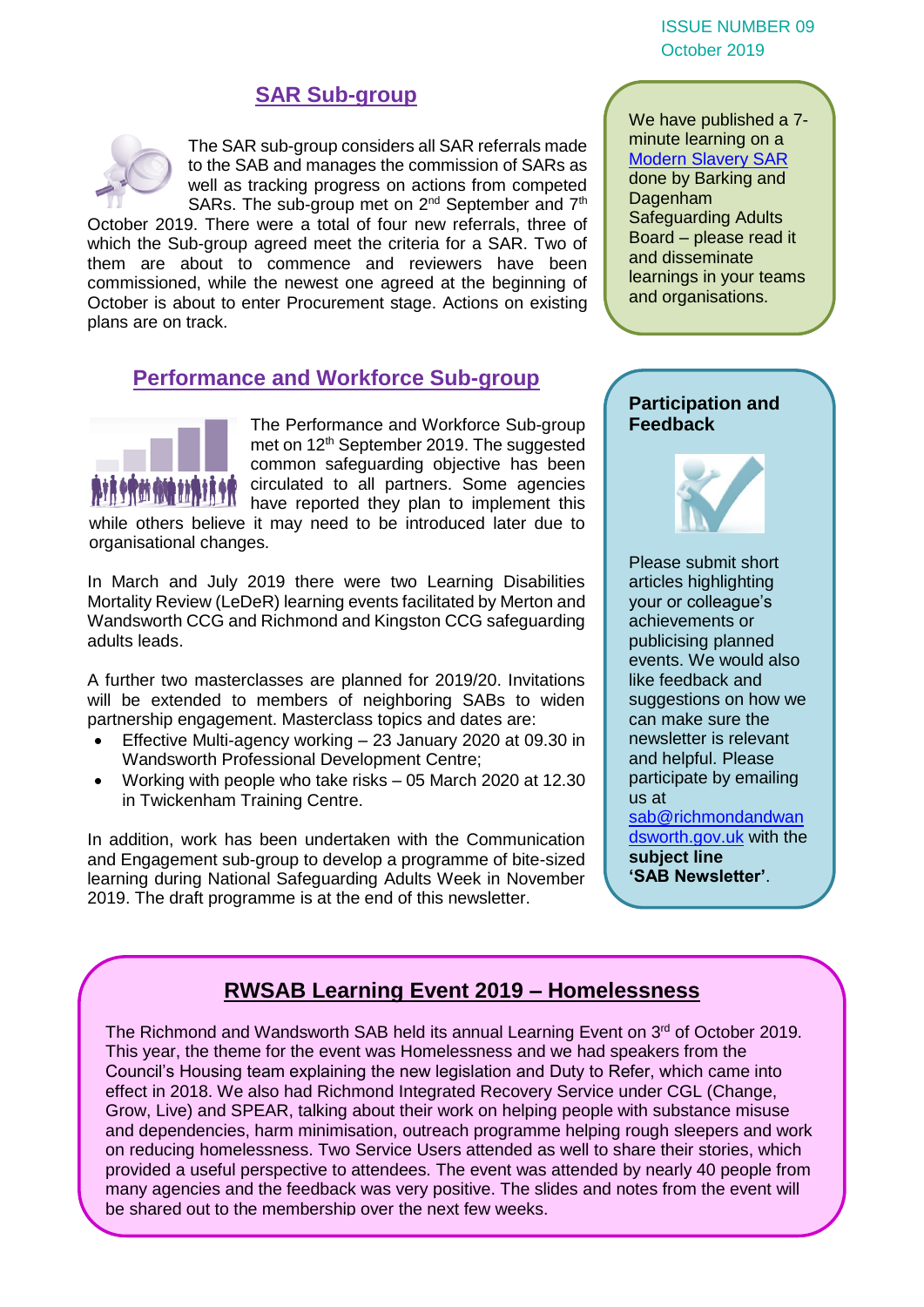ISSUE NUMBER 09 October 2019

### **Communication and Engagement Sub-group**



The Communication and Engagement Sub-group met on 21<sup>st</sup> August 2019. The Community Forums met on 18<sup>th</sup> September (RCF) and 16<sup>th</sup> October (WCF) and discussed the **National Safeguarding Adults Week 18-22 November 2019**..

The RWSAB had stalls at The Brighter Living Fair on 20<sup>th</sup> September and the Full of Life Fair on 4<sup>th</sup> October. Special thanks to the helpers on both stalls – Safeguarding Adults Coordinators Jess El-Kaddah and Kate Buck, PC Sean Jaundoo, Sarah Loades (Richmond CCG) and Lorraine Roberts (HRCH). They stepped up and made sure the stalls were a success!









### *Professional Curiosity*

Professional curiosity - respectful nosiness, often called 'healthy scepticism' is about having an interest in individuals and their lives and not making assumptions. Curious professionals engage with individuals and families through visits, conversations, observations and asking questions to gather historical and current information. It involves enquiring about the significant people in families' lives that influence them. This may be someone who provides care, or supports the family or individual – for example, another family member, a friend, someone from the community and so on. As professionals we need to be brave and have what are often difficult or awkward conversations about the issues affecting families. These could be domestic abuse, housing, self-neglect, social isolation, mental health, drugs and alcohol, or issues between a person and their family carer. Professionals need to have a degree of caution in their judgments which means seeking confirmation of individuals' accounts and weighing up details from a range of sources or practitioners, particularly when there appear to be discrepancies. It's also important to ensure that practice is nonjudgemental and anti-discriminatory. Professionals need to be aware of their own values without letting them influence decision making. Reflective practice and regular supervision are ways to support professional curiosity and support professionals to implement this non-judgemental and holistic approach.